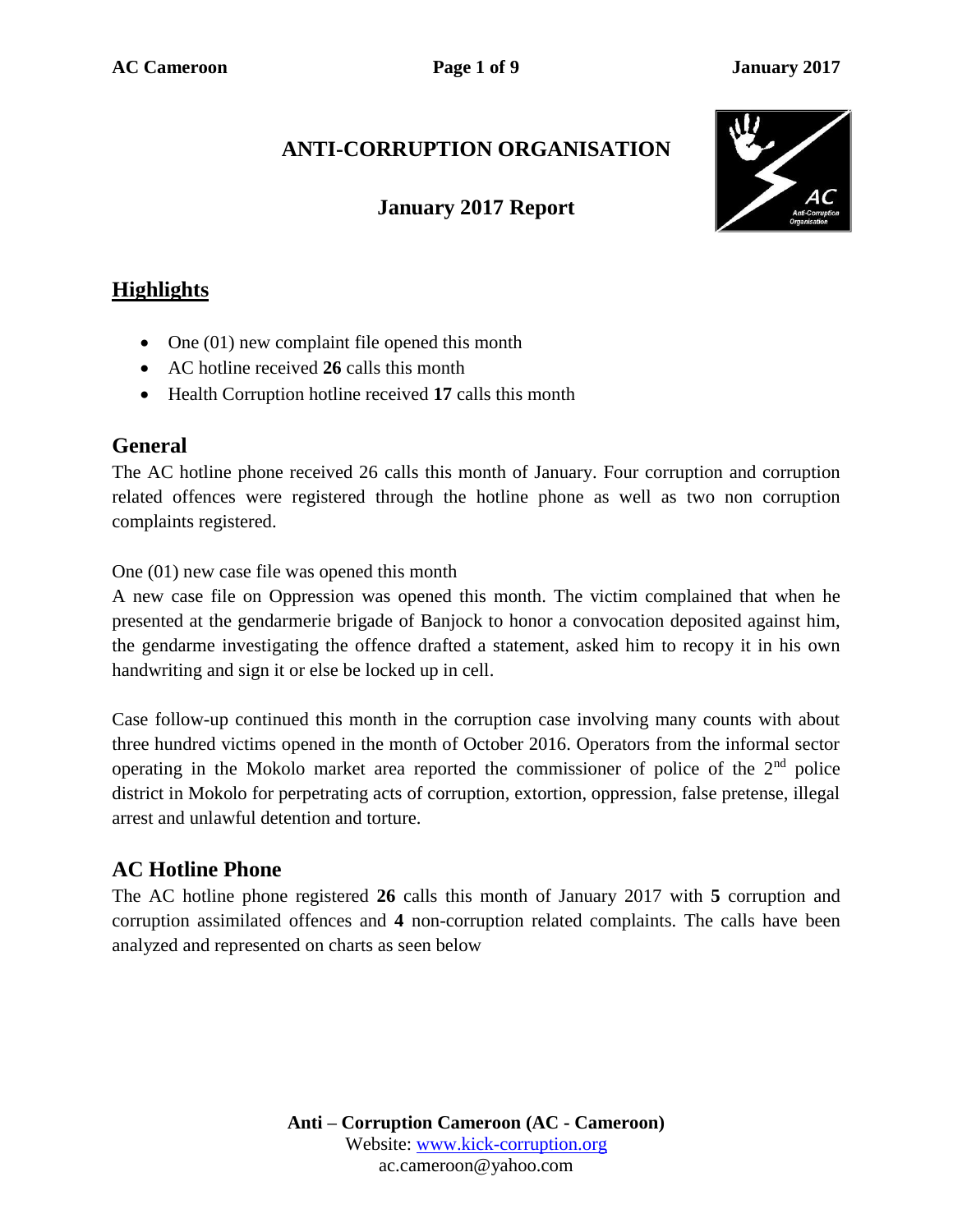

89% of calls that came in through the AC hotline phone were responsive while 11% of callers' numbers were unavailable.



The bulk of calls this month were received from callers who had no complaint to report representing 44% of total complaints, while 31% of callers had corruption related complaints and 25% reported complaints not related to corruption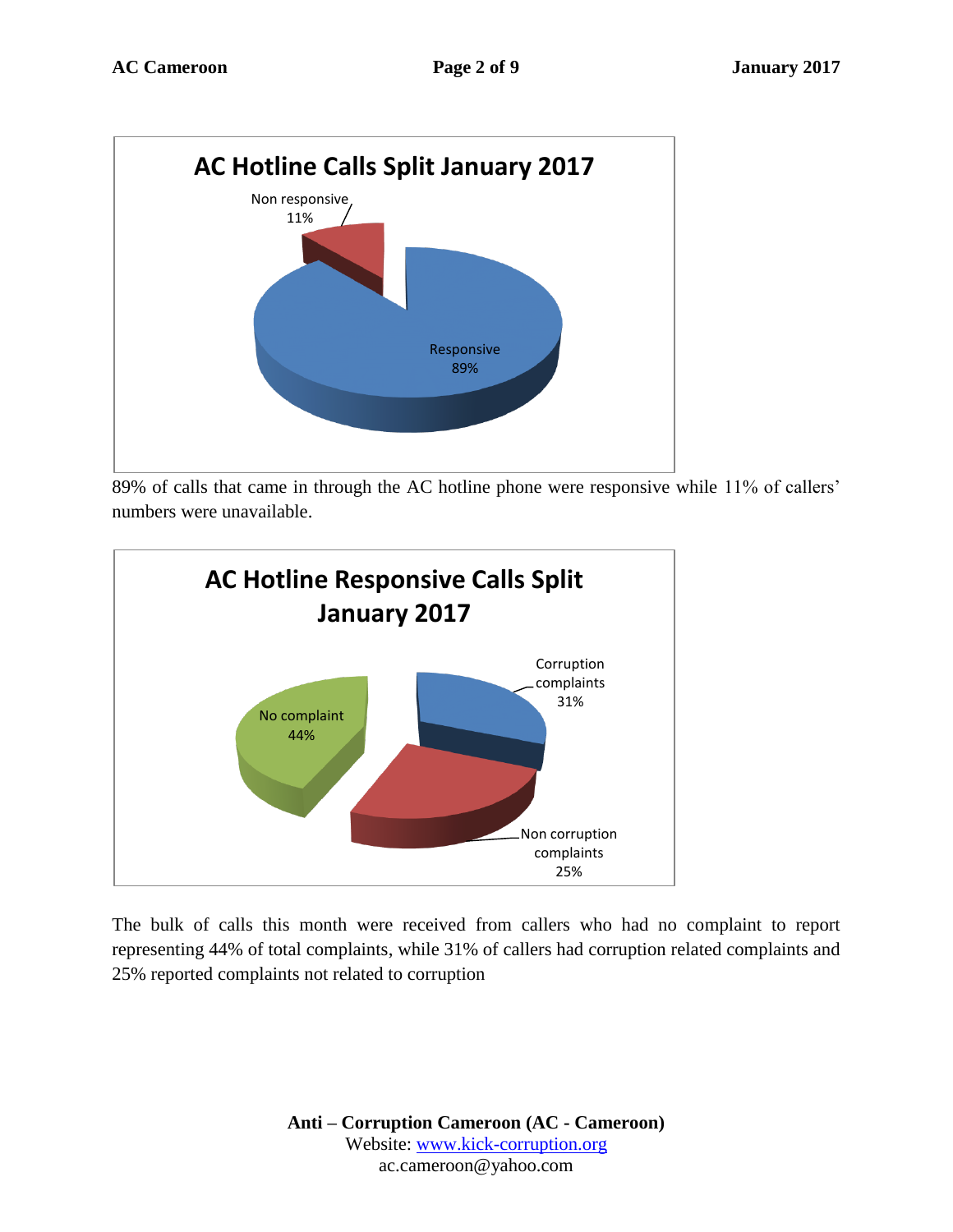

As usual, complaints on bribery were the highest registered corruption complaints representing 50%, while complaints on Fraud and Oppression represented 25% each of corruption related complaints.



Private complaints registered the highest number of calls with 40% of non-corruption complaints, while complaints of abuse from the forces of law and order, theft and conditional threats had 20% each of calls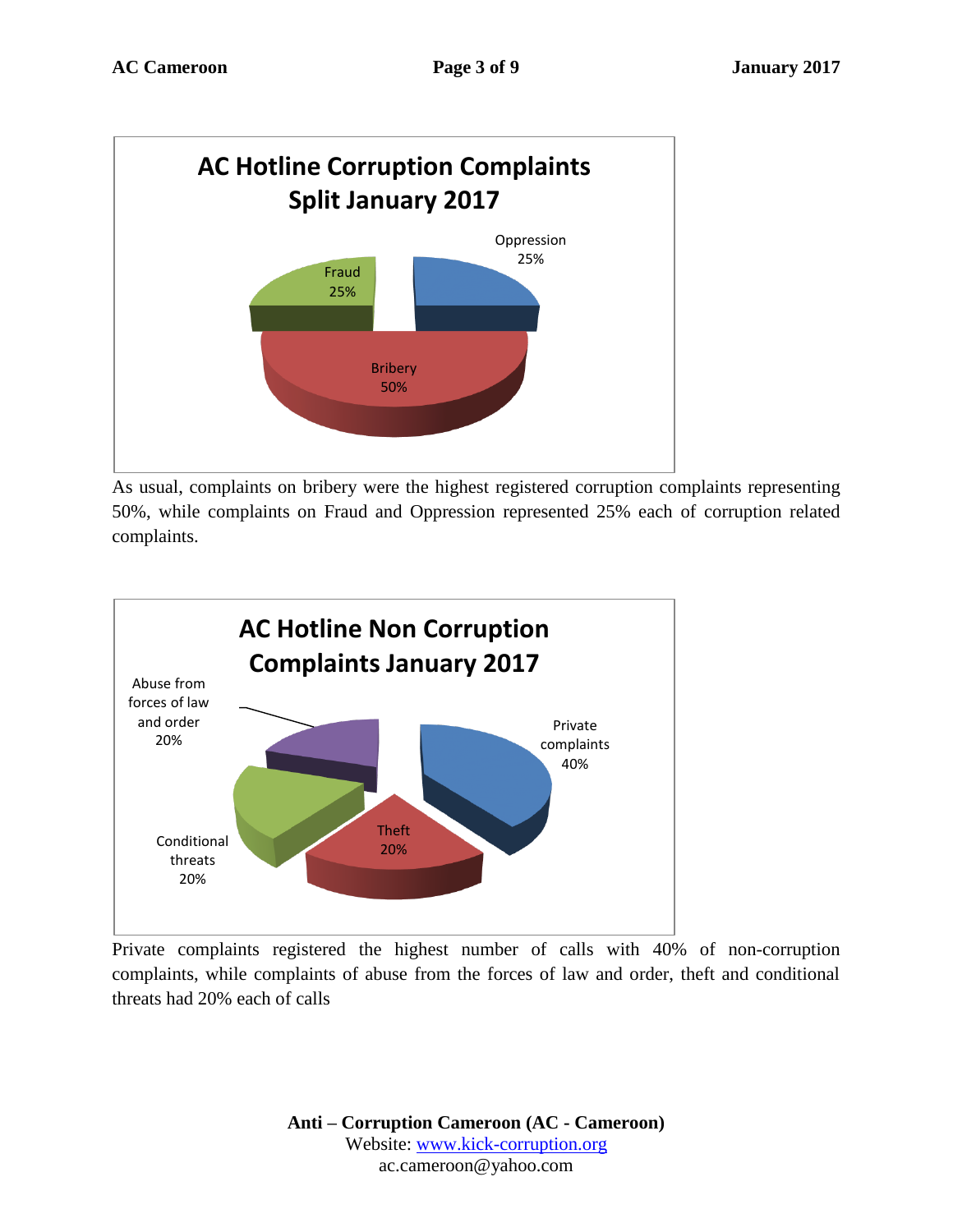

The highest number of no complaint calls was received from callers who wanted to extend new year wishes to the AC team representing 47%, followed by callers who claimed to have rung the hotline number by mistake, and lastly callers who wanted to give information to AC or verify the authenticity of the hotline number which both had 13% each.

### **Gender**



80% of participants in calls were the male gender while the female gender made up 20% of callers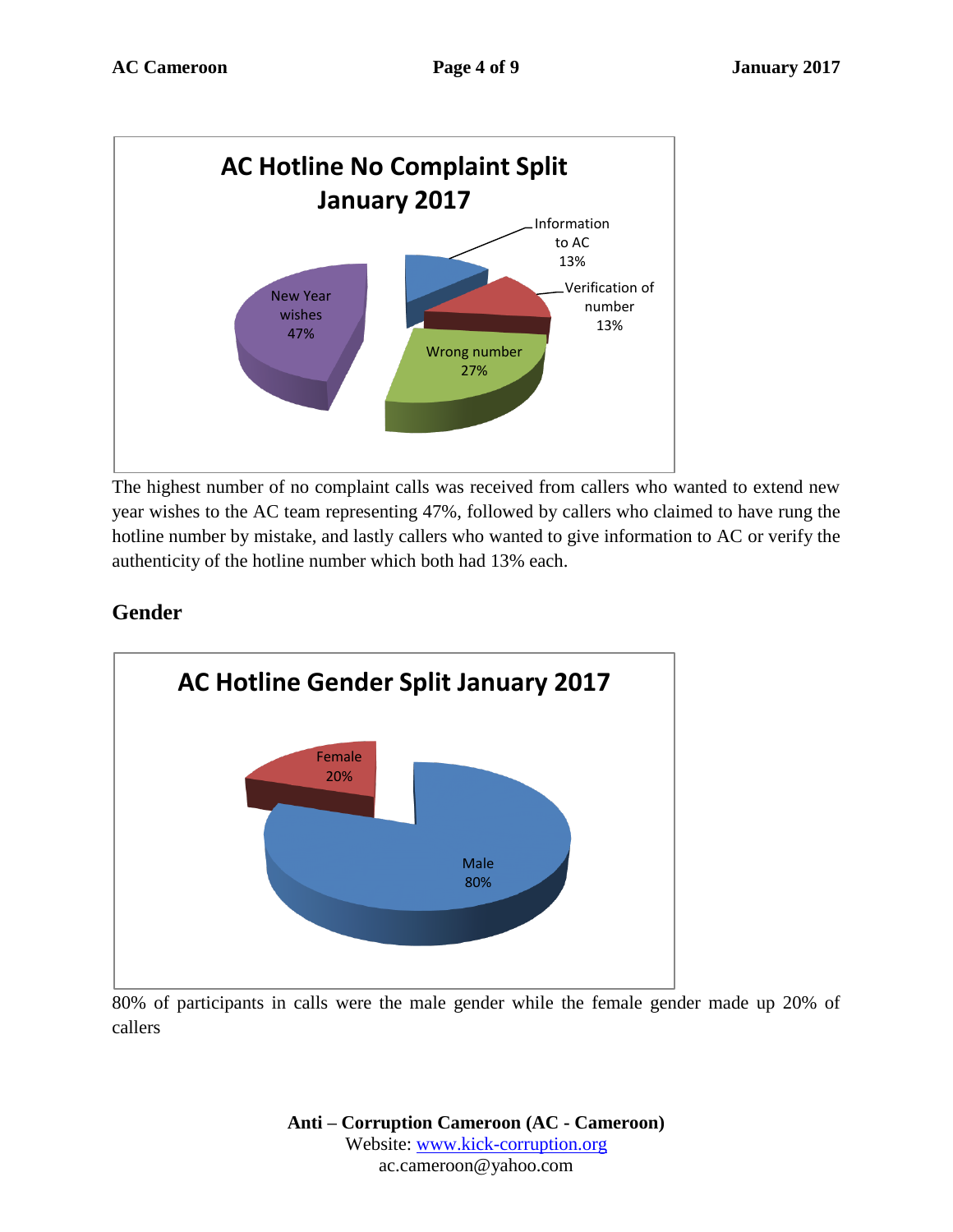## **Age Range of Callers**



The adult age range participated with most calls as usual representing 47% of total callers, followed by the youth age range with 33% and lastly, the elderly with 20% of calls



# **Regional representation**

The Centre region registered the highest number of callers this month of January representing 39%, followed by the Littoral region with 22%, the North West with 17%, the Extreme North and West with 6% each and lastly, the South West and Adamawa regions with 5% each.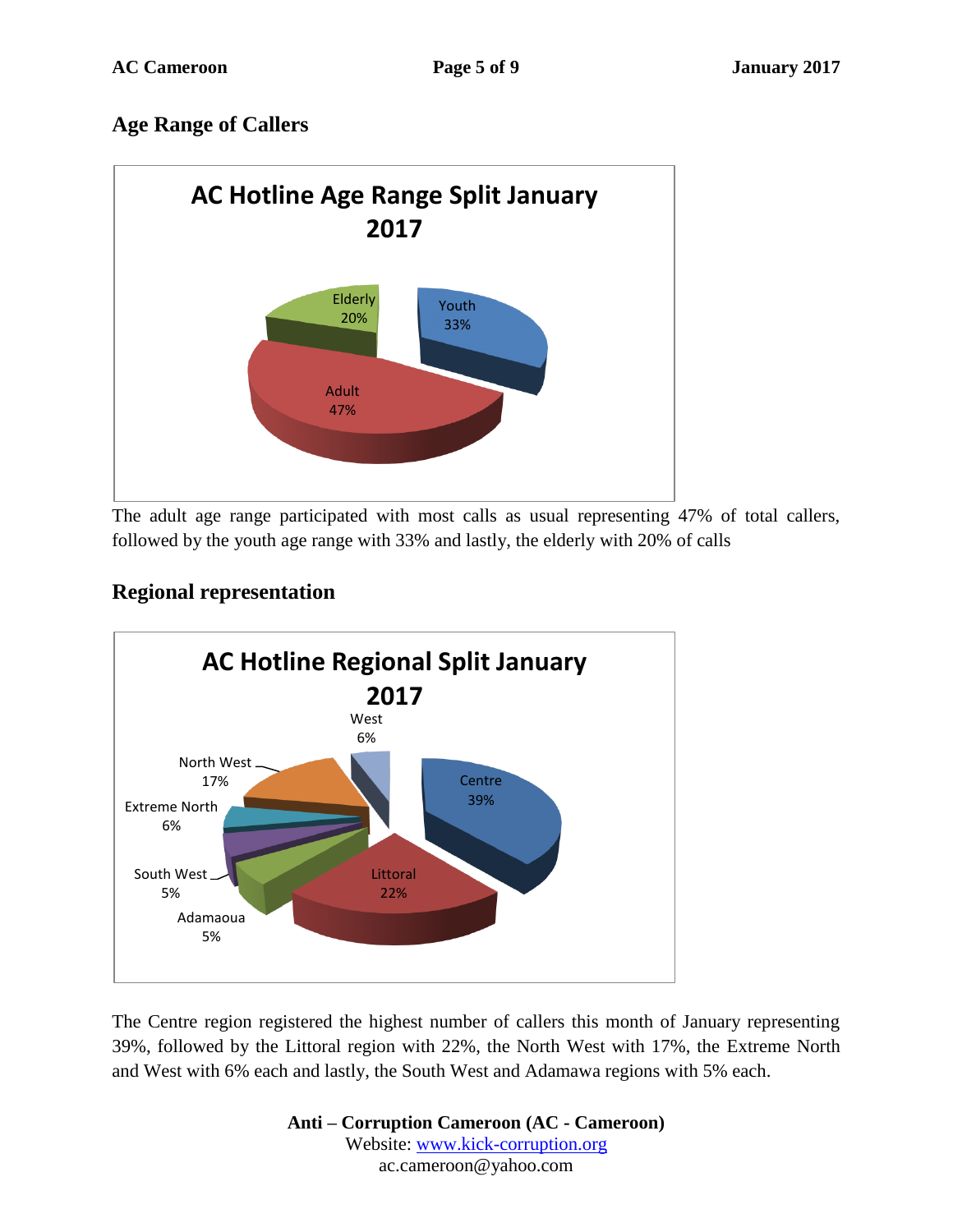### **Investigations**

Investigations were carried out on an Oppression case opened this month. The victim had an incident in his electronic shop with a client who deposited a complaint against him at the gendarmerie brigade of Banjock. Instead of the investigating gendarme to hear him and take down his statement in writing, he was presented a drafted statement and asked to recopy in his own handwriting, failure to which he would be locked up. He asked to be given some time to think and immediately called AC to report the problem. AC responded by calling the police officer who refused to receive the call hearing it was coming from an anti-corruption organization. This led to an amicable resolution of the case outside of the police station.

### **Legal follow-up**

Case follow-up continued this month with the corruption case on many counts with about three hundred victims opened in the month of October 2016. Operators from the informal sector operating in the Mokolo market area reported the commissioner of police of the  $2<sup>nd</sup>$  police district in Mokolo for perpetrating acts of corruption, extortion, oppression, false pretense, illegal arrest and unlawful detention and torture. A bailiff was used to draw three declarations: a certified report of the site of offense, a report auditioning the victims and a summons summoning the commissioner to restitute the goods seized from victims. The documents were deposited for registration at the taxation office.

# **Health Corruption Hotline**

The Health Corruption hotline received 17 calls this month of January registering no complaint. Data from the calls has been analyzed as is represented on charts below.

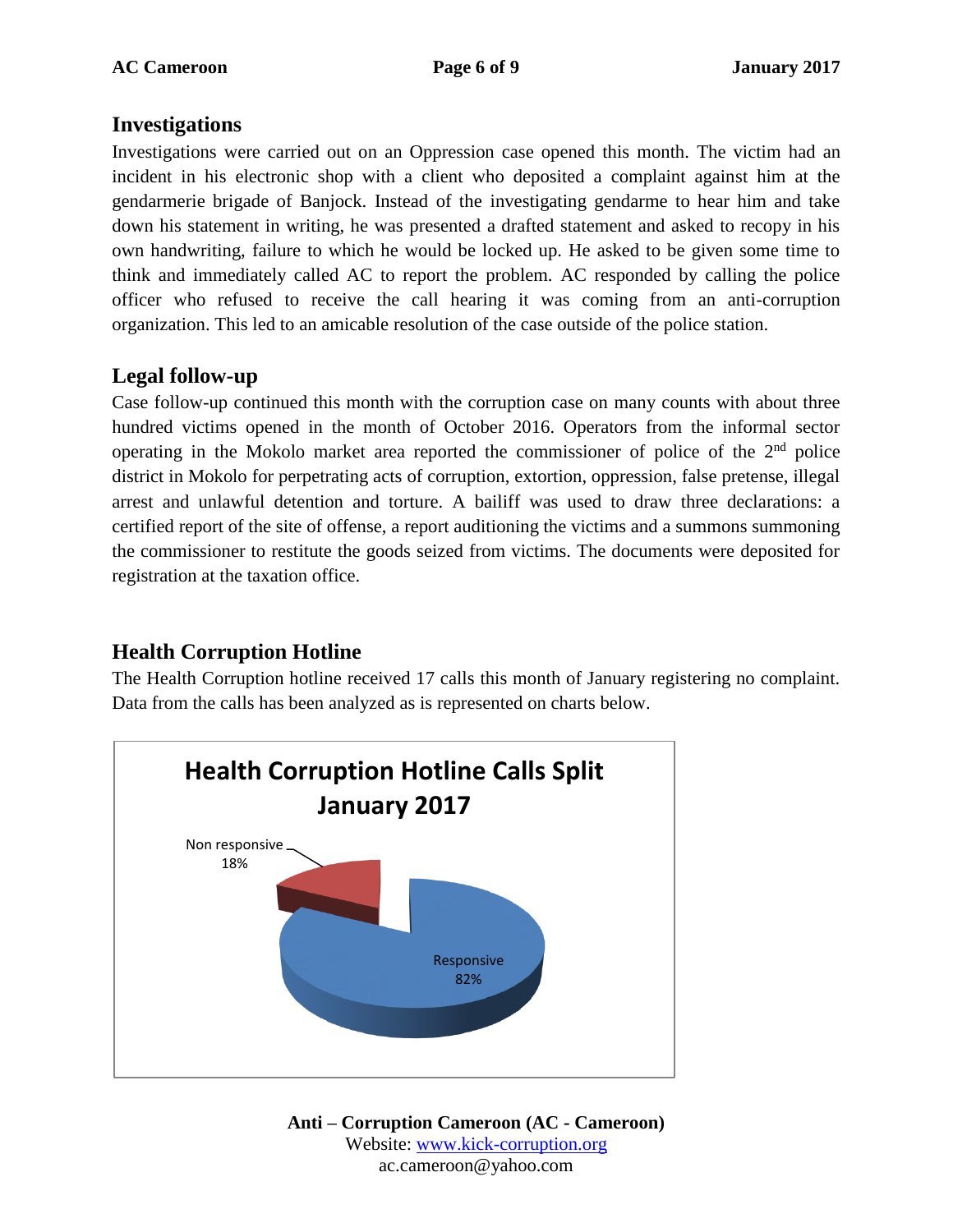82% of calls this month were responsive while 18% were non responsive

### **Gender**



The male gender participated with the highest number of calls this month representing 55% while the female gender participated with 45%

### **Age Range of Callers**

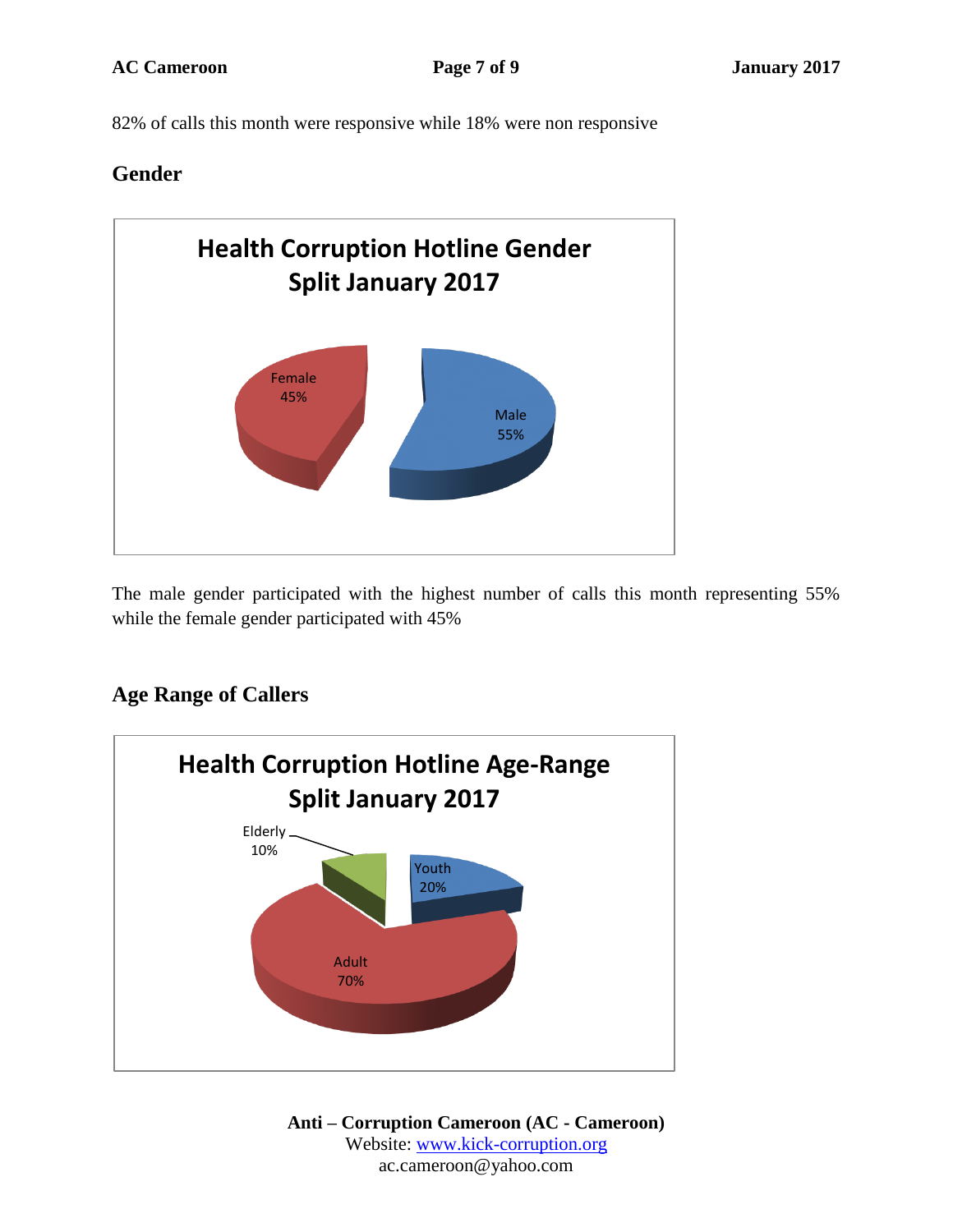Most of the participants in calls this month were the adult age range with 79%, followed by the youth age range with 20% and lastly, the elderly age range with 10%



### **Regional representation**

The Adamawa region participated highest with most callers speaking in Fulfulde representing 38% of total calls, followed by the callers from the Centre region with 23%, the littoral region with 15% then the South West, Far North and South regions with 8% each.